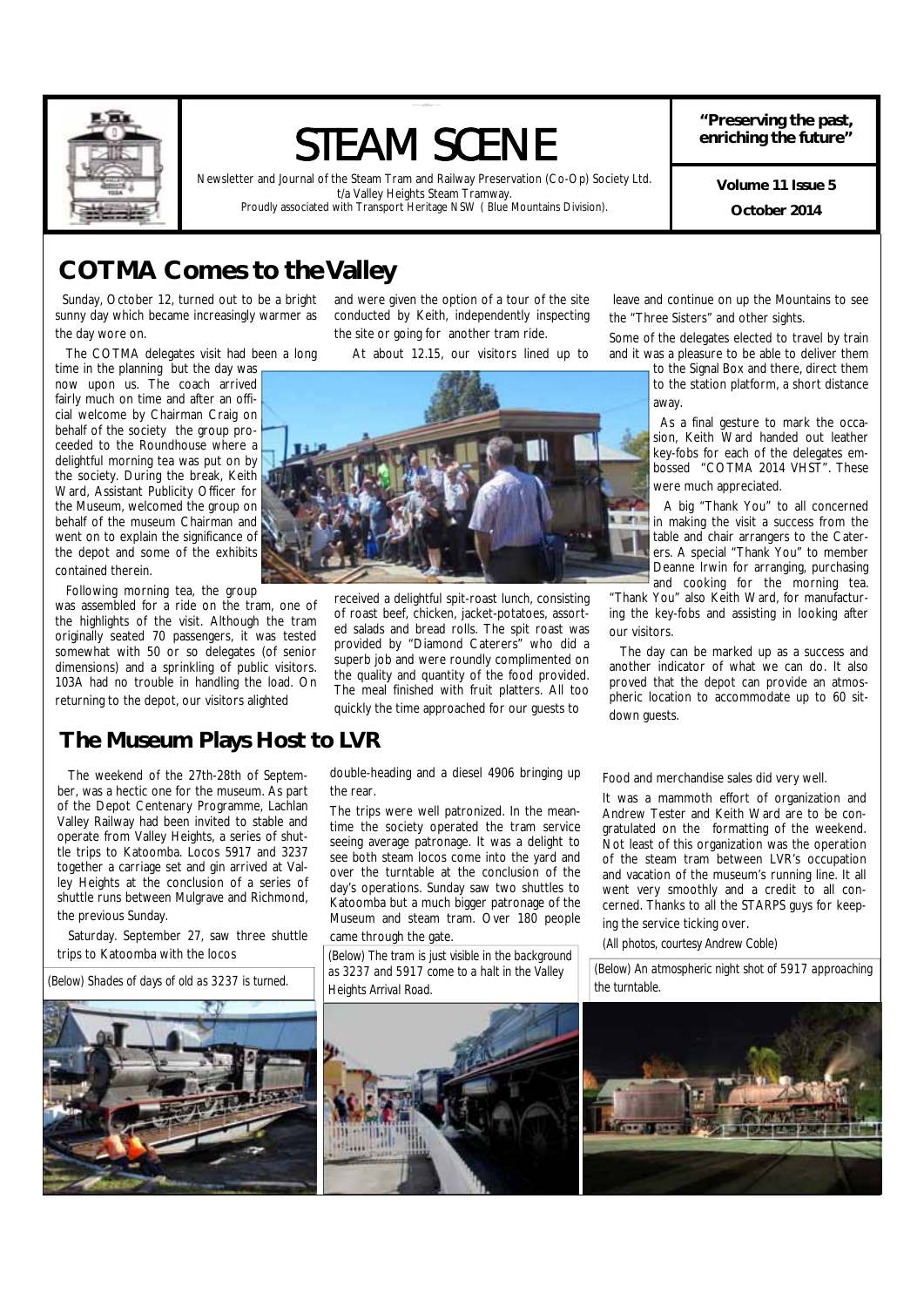## Page 2 and 2 and 2 and 2 and 2 and 2 and 2 and 2 and 2 and 2 and 2 and 2 and 2 and 2 and 2 and 2 and 2 and 2 and 2 and 2 and 2 and 2 and 2 and 2 and 2 and 2 and 2 and 2 and 2 and 2 and 2 and 2 and 2 and 2 and 2 and 2 and 2

## **A New Elephant Trying to Get Into the Room?**

• **Tougher Environmental Regulations on the horizon for rail operators** 

### *(By Bruce Irwin, Editor)*



*(Above) "Now who's a naughty boy?" Old 'diesels' just wont* 

*fade away.* 

 The Protection of the Environment Operations Act and its attendant Regulations came into force in 1997. The Environmental Protection Authority has announced that it is undertaking a review of the environmental regulation of the NSW Rail network. This has come about because the level of benefit to the environment has not been as high as was expected under the cur-

### rent regulations.

 In short, there is still an unacceptable level of banging, crunching, squealing, hooting, smoking, dripping and oozing going on from railway operations, that don't seem to be getting any better under the existing regulatory system. For instance, there are still a lot of old noisy diesel locos getting around ( a treat for enthusiasts but disagreeable for many others) that were thought should have faded away by now. Couple the existing situation with future expansion of the rail task and it appears the alarm bells have been ringing in the environmental corridors. These aren't the only problems and this ever so brief summary should not in any way be taken as an all inclusive précis of the problem or the way it is proposed to improve or solve it.

 The Authority has prepared a position paper outline as to what they propose for the new regulatory

framework and have invited comment from stakeholders and interested parties before further proceeding down the legislative path.

 As part of this process the EPA has consulted with Transport for NSW (TfNSW) and the railway system operators Sydney Trains, the Australian Rail Track Corporation (ARTC) and John Holland Rail.

 In summary, the review to date, concluded that regula-

tion of the operational rail sector should involve licensing both railway system operators and rolling stock operators under the POEO Act.

 Now I can well hear you saying, "What does this have to do with the society and its operations?" Briefly the answer is "Not much" but hastening to add, "...at this stage". The framework states inter alia,

 *"The current exemptions for heritage operations would continue. That is, operators of rolling stock used solely for heritage purposes would be exempted from the requirement to hold an EPL. Any operator of heritage rolling stock which is used to haul freight or maintain railway track and* 

*and would therefore require an EPL if these activities were undertaken on a railway system that comprises a network of more than 30 kilometres of railway corridor operated by the same railway system operator."* 

 Despite this comfort, heritage operators have even to date, amongst other things, been required to install selfcontainment for grey and black water waste on passenger trains.

 Over the years since the Act was introduced, there have been rumblings in the industry about heritage operations viz-a-viz environmental impact; items such as ash disposal, smoke emissions, oil and residue waste, water contamination and so on.

 One has only to see the growth and impact on the rail heritage industry, coming from the implementation of the first Rail Safety Act in 1993, to be concerned. This started out as a comparatively modest obligation on heritage operators but as we all know, triggered by the "Waterfall" accident. it has since become a very onerous and burdensome compliance undertaking that has seen some of our brethren fall (if only temporarily) by the wayside. I hasten to add, it has not all been bad but my basic initial criticism still holds—it still does not sufficiently reflect scalability or many of the innate factors unique to heritage operators. But on this, I have written before.

 Just as the Rail Safety Act of 1993 grew and became all encompassing, I suspect the PEOA of 1997 will do likewise, although a slow starter. We might look to be exempt from its tentacles for the moment but sooner or later the bureaucrats that administer the Act, wont be able to resist moving in on 'heritage' with the same disproportionate zeal as the transport regulators. How long will it be before they start asking; *"Now that smoke you are raising, we really need to quantify the heavy particle mass and gaseous carbon emissions"*. *"That oil you drip is really quite unacceptable in this day and age, you'll have to do something about containment." " We really can't have that water from the boiler wash-out contaminating the drainage system and water table with all its chemical additives." "And the ash! Really, we now know that is akin in its effects to asbestos! It will have to be dropped in a self-contained environment, bagged and disposed of at a certified waste disposal station".* A little exaggerated? Perhaps but don't be surprised if a measure of it doesn't come about in a few short years time.

 The massive bulk of ONRSR is crowding the heritage room at the moment like an over-staying guest, busily feasting and gobbling-up limited heritage resources. Wouldn't surprise me if a little way down the track of the future, the waddling form of the EPA elephant doesn't also want permanent lodgings in the 'heritage room'.

*(The précis and views expressed in this article are solely those of the editor and do not necessarily reflect those of the Board of Direc- tors.)*





*(Above) An enthusiast's dream but an environmentalist's nightmare. Will this type of scene have a 'use-by' date put on it sometime?* 

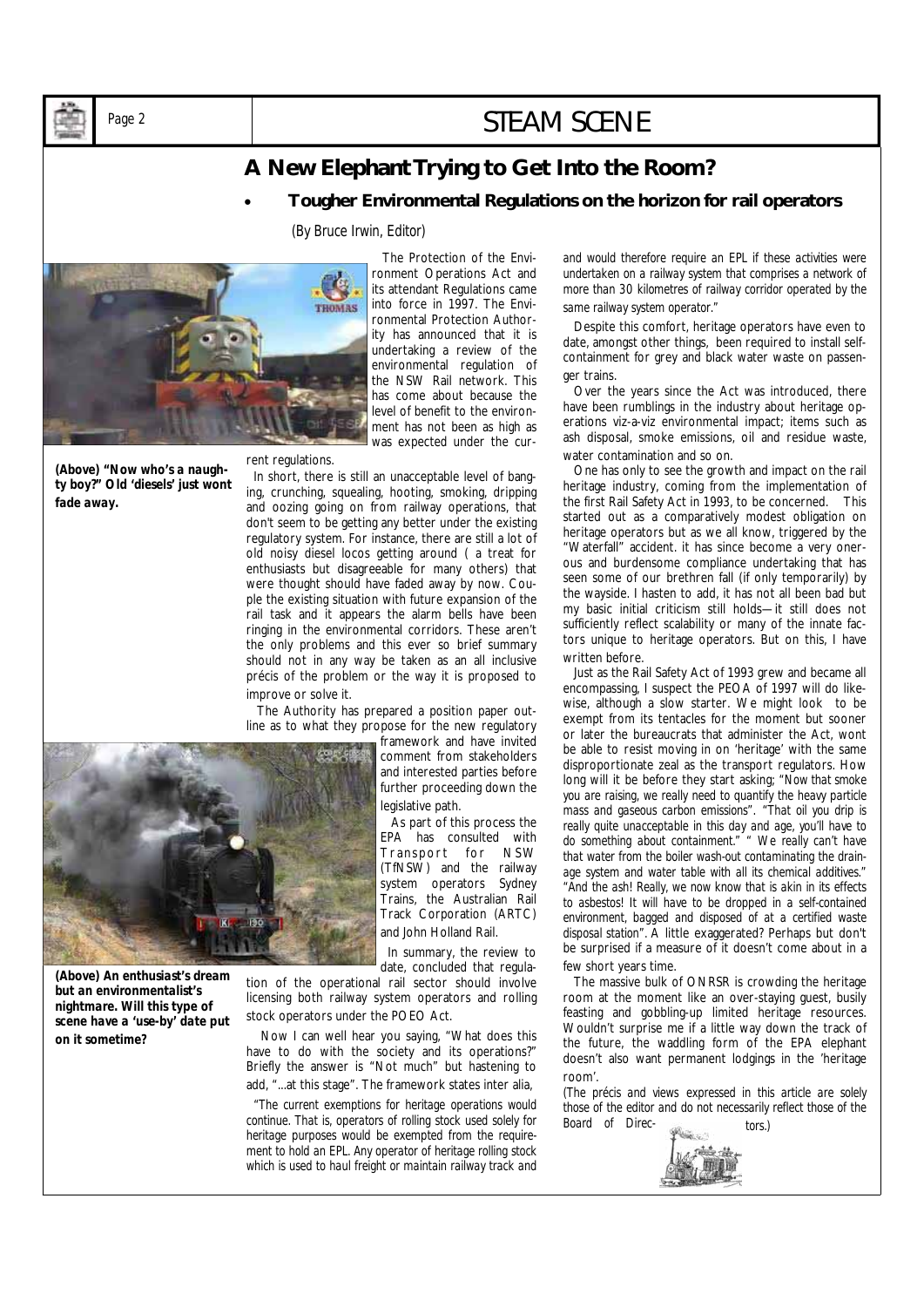Volume 11 Issue 5 *Page 3* 

## **Memoirs of a Mangler**

## **- Children no Exception**

*Whilst on a railway themed tour of Rookwood Necropolis on August 3, I came across the memorial pictured below. It was in memory of Samuel Frederick George, aged 7. The headstone was not part of the tour but on noting that the boy was killed by a 'tram motor' , I was impelled to follow the sad story up and thus, relay it as follows.* 

 Samuel Frederick George was a lad aged 7 ears of age. He was the youngest son of a well-known Sydney Dentist J.W.E. George and his wife Annie. They were resident at 461 Pitt Street Sydney, at the corner of Hay Street.

 Thomas was a pupil of the Convent School of the Good Samaritan Sisters in Pitt Street and was at around 4.p.m. on Tuesday, May 11, 1897 on his way home, located on the opposite side of Pitt Street and a block away.

 William Speering was the driver of a tram that he had taken charge of and had just departed the "Belmore" tram depot in Pitt Street, gaining the main line and heading in the direction of Redfern Station. Young Samuel had just

Samuel was quickly taken to Sydney Hospital where he was seen to by the R.M.O. Dr. Barnes, about 4.15 p.m. Little could be done for Samuel and he died at 9.30 that night.



*(Above) The Pitt Street or Belmore tram shed depot at the corner of present day Eddy Avenue and Pitt Street. (Below) The convent school of the Sisters of the Good Samaritan which was next door to the tram depot c.1870.* 



stepped off the footpath when, according to the conductor's evidence, he slipped and fell. Speering immediately applied the brake and brought the tram to a halt. The fireman, Frank Bonfield, saw what was happening but had no time to drop the 'cow-catcher' before the tram was upon the lad. The motor passed over the boy, crushing both legs and breaking his left arm.

rumour that the boy was playing in the grounds *(Above) A view of part of the*  of the depot near the time of the accident, were dismissed.

 At the coronial hearing, the jury made a recommendation that the Tramway Authorities

should have someone near the depot entrance at school finish times to control traffic. Nothing seems to have subsequently come of this.

The Coroner made a finding of accidental death with no blame attached to anyone.

 Had the tram motor at that time, been fitted with the device that automatically trig-

gered the dropping of the 'cow-catcher' on impact, the boy's life may have been saved. It would be around 1906 before the tram motors were thus equipped. In the meantime, it remained part of the Fireman's duties to be on the alert and ready to drop the 'cow-catcher' should anyone or anything look like getting in the tram's way. *(To page 6)*

**Veyed** 

Public Nomees. R. and Mrs. J. W. E. OEORGE tender their sincerest THANKS for the many expressions of sympathy con-

veyed in letters, telegrams, cards, and floral tributes in connection with the recent fatal trans secolest to their youngest some with the second set granter allows the according optical acknowledgenerated in. W. Odullo Ma

*depot yard at the time the nearby buildings, including the Convent School were being demolished to make way for* 

## *(Above) Samuel George's memorial in the Roman Catholic Section of Rookwood Necropolis.*

*(Left) A "return thanks" notice placed in the SMH, Tuesday May 25, 1897* 

*the new Central Station c.1900* 



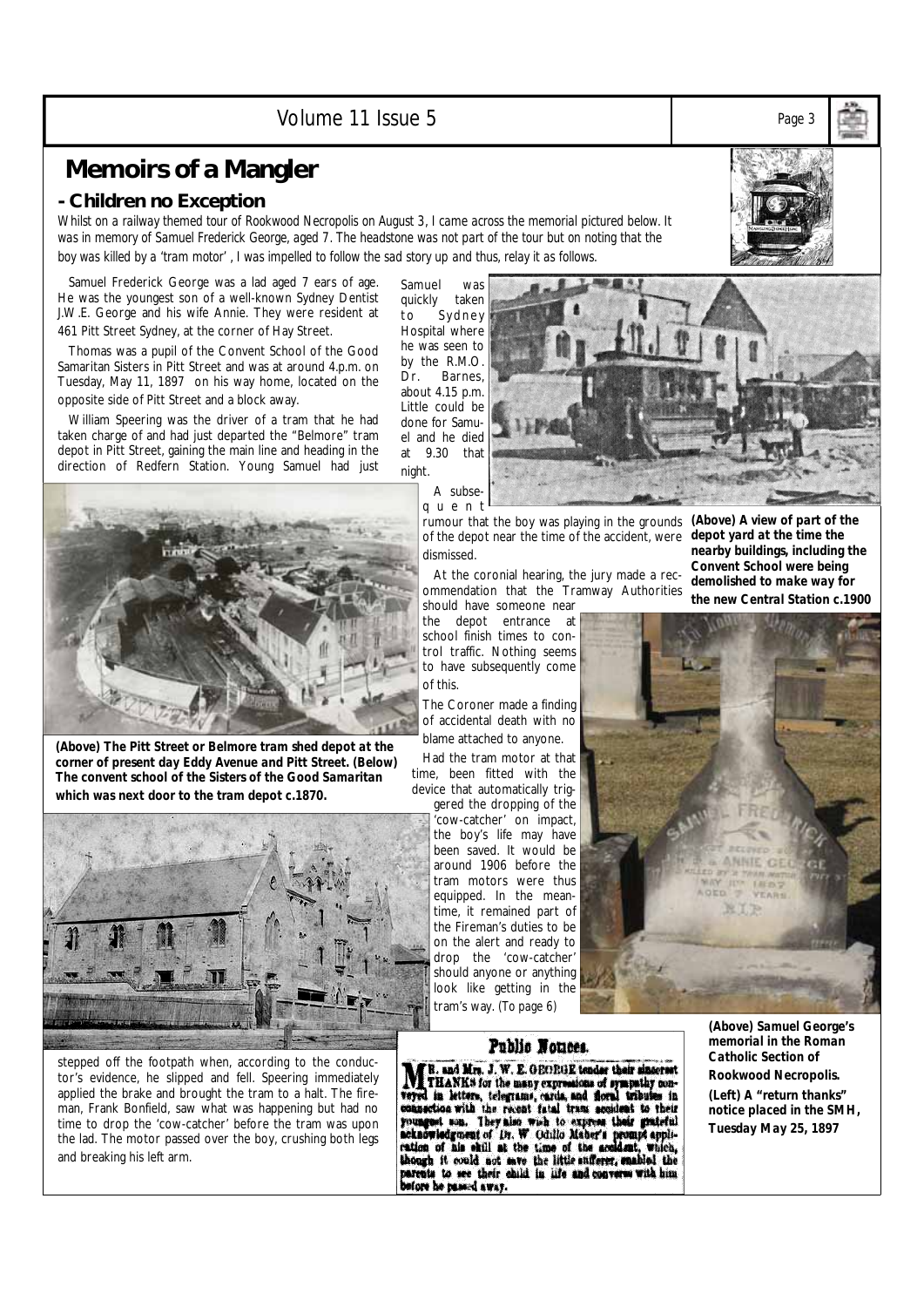## Page 4 **STEAM SCENE**

## **The Way Things Were...**

*Around 1913, a Mr C Paull (ex Station Master, Darling Harbour) wrote a series of reminiscences for the "NSW Railway and Tramway Budget" magazine. By that time, he had long been retired with the result that some of his stories date from the 1860's, a time when NSWGR was in its infancy. The first story relates to the Railway Refreshment Room, Sydney Station. Not the edifice that was within the comparatively new station building at Central but the one at the old terminus at Redfern. The two further stories make for interesting reading also. (My thanks to Peter Stock for supplying copy).* 

## **The Railway Refreshment Room,**

### **Old Sydney Station**

"Forty-eight years ago (1865), this was a bit old fashioned to what it is today. There was only one room about 12 feet wide and 16 feet long and it was not open all day long. It

*(Above) A well-loaded goods tram 'all stops' to Cronulla. Even the dummy truck has a load on.* 

*(Above) The old Sydney Station as it was in 1879. It is unknown if Mrs. Moon was still conveying her eatables at the station then. (Below) Another view of old Sydney Station.* 

was only open near the arrival and departure of trains which were few and far between. Supplies were

brought to the station by a kind old lady—Mrs Moon—in a basket from her pastry-cook's shop in Botany Road, next to Hamilton's Chemist Shop. The eatables were always fresh and nice. There was

only one narrow table, or counter, in the room and a couple of long stools to sit on. The supplies consisted of tea and coffee, cake, muffins etc. and the charges were reasonable. Three Pence for a cup of tea or coffee and a cake or muffin.

At holiday times it was difficult to get into the little



room but Mr. Moon and his son Thomas, used to come and give a hand and all things considered, it was not too bad. Hungry people were not to particular so long as the food was good. It was quite amusing to

see passengers on the look-out for Mrs. Moon and her basket of niceties when she would be a little late at times or perhaps, the intending passengers were a bit early.

 Mrs. Moon was a lady of importance in those days, respected by all who gladly welcomed her and the basket of eatables."

#### **Rookwood Cemetery Started**

 "In 1865, what is now the great cemetery at Rookwood was a wild bush called Haslem's Creek. Well I remember when the Government commenced to have it cleared for a burial ground. They used the unemployed of Sydney to do the work. All the old stagers off the street and around Paddy's Market were the unemployed then. As they had to go up to work by train in the early morning, when the few passenger carriages we had were required for ordinary use, all sorts of vehicles had to be put on to carry them - "C" vans, cattle wagons and open goods trucks. It was my lot at times to go in charge of the train and a nice job I had to keep them right as they would hang their legs over the sides of the open trucks or want to ride on top of the "C" vans etc. In clearing the bush, several were killed through trees falling on them.

 It was a nice task each night assisting to pay them when we got back to Sydney. They received Four Shillings per day and were paid in a room on the platform—about 400 of them. A more unruly lot I never saw. There was a difficulty in keeping women from going up to work there. They said that could clear the bush as well as the men but we had to forbid them going. It was bad enough with the men as they were the 'cream' of Sydney.

 I have forgotten to mention the job we had getting them aboard at Haslem's Creek in the evening but no accident happened to us during the whole time the clearing was going on. But, to see them work ! The 'government stroke' was nothing to it and the poor overseers had a hard time looking after them."

#### **Homebush Races in 1865**

"This was a scramble and no mistake. Thousands of people went to Homebush by train, but I can't say they were all passenger trains. Many were livestock trains (twolegged stock). It was nothing to see passengers climbing over truck doors when they were up to getting inside. They not what kind of accommodation it was, so long as they got to Homebush. Mr. John Higgs was S.M. in Sydney in those days and a pretty bad time he had but the trouble in Sydney was nothing to the return trip from the races. Most of the passengers carriages had to be used for the country trains going out that night. There were very few left to bring the people back from Homebush so cattle wagons had to be run, many with no sides in them. It was impossible to gauge what number of vehicles would be required as hundreds that went to the races by road in all sorts of carts etc. made for the railway station at Homebush to get home. The rush was awful. The railway porters were mostly casuals with no uniforms and is was very laughable to see them trying to put one another off the line when the big rush came near dark. I was sent to Newtown with some hands to collect the tickets. I shall never forget the job it was in the cattle wagons, everyone standing and no lights except for our hand-lamps. Hardly any of them had tickets and we had to collect a shilling each from them. There was no possible chance of issuing excess fare tickets, so as each train was finished, I had to count up my fares. One thing for which we were thankful though; there was nothing like the number of women going to the races then as there are now. *(To page 6)*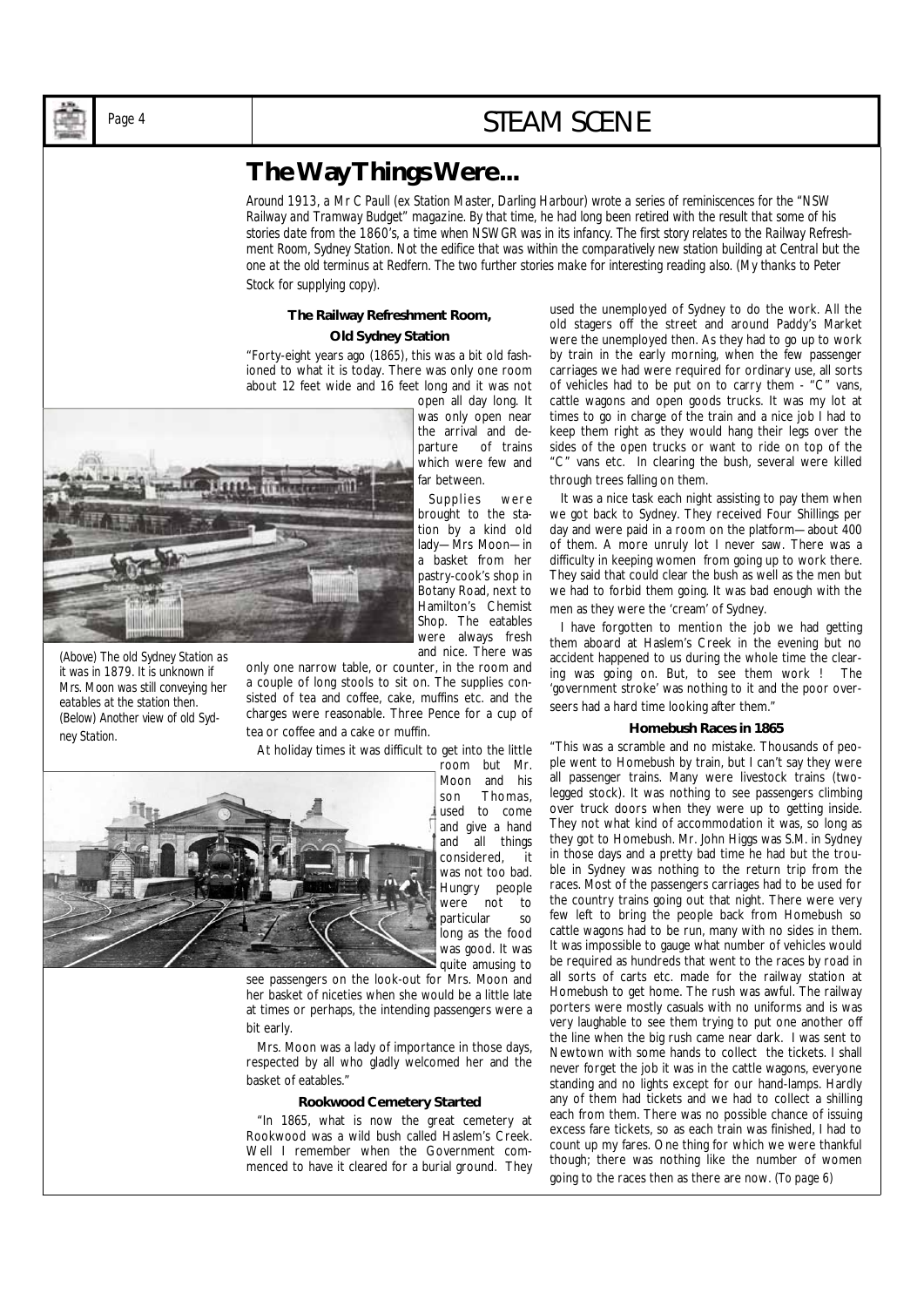Volume 11 Issue 5 *Page 5* 

## **Operations Manager's Fireside Chat**

## **- Loco Cab Safety—Crews and Guests**

## *Safety in the cab of our steam locomotives:*

The following hazards have been identified when in the cab of a steam locomotive. (Refer to VHST P 012 and VHST P 014).

## **Hazard Controls**

These control measures should be adopted:

1. Hot surfaces including pipework should be identified and not to be touched by bare skin;

2. The firehole door should only be opened when necessary, with the blower operating when it is opened to draw fire to the smoke box;

3. Crew must report any steam or water leaks to the Maintenance Manager as soon as possible for repairs, whilst gauge glasses should be inspected for leaks and damage;

4. Care to be exercised when moving a locomotive, especially when near the openings in the cab to prevent a fall from the locomotive;

5. Clean up all spilt oil and remove any trip hazards prior to commencement of operations;

6. Keep clear of any moving parts that may cause injury when the locomotive is in motion.

## **Maximum number of people to be in a**

#### **locomotive cab.**

7. A maximum of four (4) persons will be allowed in the cab of a steam locomotive at any one time. That includes authorised/rostered tram crews. When a conductor or shunter also occupies the cab for brief periods for operational purposes the limit is increased to five (5) persons (including the conductor or shunter).

#### **Casual footplate rides**

8. Casual rides are allowed for non-operational personnel and/or guests for the purposes of experiencing a ride on a steam locomotive in a safe manner. The persons invited by locomotive crews may ride subject to the following:

9. All cab rides, for other than rostered crews, must be

### approved by the Operations Manager and their names recorded on the Daily Operations Sheet;

10. The number of persons on the footplate are referred to in the previous note 7;

11. Those guests will be appropriately dressed in clothing that protects their arms, legs and bodies plus appropriate footwear;

12. Children under 14 must be accompanied by a parent or responsible adult;

13. Invitations to guests will be given judiciously, they must be physically capable of entering and leaving the cabs by the locomotive steps;

14. Should there be an emergency situation in the rail corridor must wear approved high-visibility clothing/vests and be escorted from/to a safe place by one of the tram crew;

15. Be briefed alerting them to any safety hazards and precautions that must be observed;

16. Being supervised at all times and keep clear of openings in the cab sides where a fall from the locomotive may be possible during operation;

17. Non-qualified guests must not be in control of the tram at any time although those known to the Society and suitable qualified to operate the tram be under the direct supervision of a qualified VHST driver;

18. Not being positioned in the cab so as to obstruct the drivers view at any time.

Peter Stock,

Operations Manager.



**The Adventures of Old Dad Stock and the Troubadour** *(With apologies to the 'Wizard of Id')*